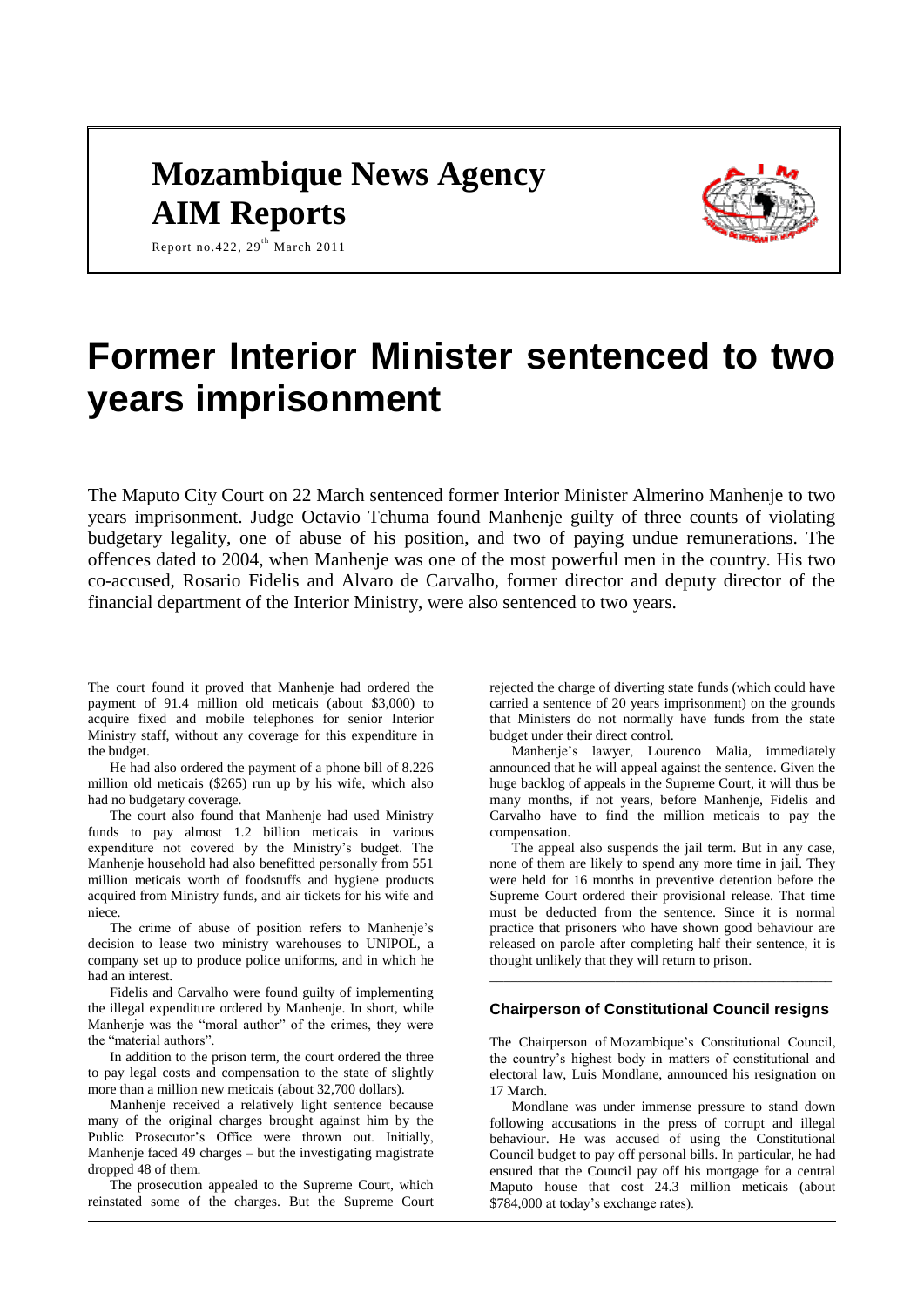## **Government spending on public transport**

The number of passengers carried by public bus services in Maputo and the neighbouring city of Matola is rising by five per cent a year – but there is a 15 per cent decline in the number of passengers carried by private operators.

Speaking in the Mozambican parliament, the Assembly of the Republic, on 16 March, Transport Minister Paulo Zucula said that, under to the Transport Development Fund created last year, it has been possible to invest 3.6 million meticais (\$1.16 million) in urban public transport.

Much of this money was used to buy 167 buses – 139 for the Maputo-Matola conurbation, 14 for Beira, and 14 for other provincial capitals.

Despite this, and the strengthening of rail passenger services in Maputo, the capital slid into a transport crisis as from last October. Zucula said this was due to a reduction in the number of private minibuses (commonly known as "chapas") on the roads.

He said the chapas had faced increased costs of maintenance and of spare parts. The fuel they use is subsidised, but nothing else is. "In order not to lose money, they withdrew from some of the less profitable routes", said Zucula, "which reduced the supply of such transport by over 30 per cent".

Nonetheless, some private operators are now using large buses in Maputo, under a deal struck between the government and the Association of Mozambican Road Transport Operators (FEMATRO). But this has not yet been enough to fill the gap caused by the drop in the number of chapas.

The government must be able to step into the vacuum left by the chapa owners, stressed Zucula – and so the government has ordered and financed a further 222 buses that will arrive in the first half of this year.

Zucula implied that the fares charged by both public and private operators are unrealistically low. "The government is studying ways and means of adjusting the fares, while protecting the neediest strata of the population", he said.

Ambitious schemes for the future include widening several of Maputo's main avenues, greatly expanding the current one way system, and improving the main bus terminal. In the longer term, the Maputo Municipal Council wants to build a ring road around the city, and an overground metro system for Maputo and Matola is under consideration.

Looking back over the past decade, Zucula said that total public investment in transport (excluding roads and bridges) was about 900 million meticais between 2000 and 2008. But in 2009-2010, this investment shot up to 14 billion meticais.

# **CFM profits jump in 2010**

Mozambique's publicly owned rail and port company, CFM, last year almost tripled its profits, the company's chairperson, Rosario Mualeia, revealed in Maputo on 22 March.

Speaking at the annual meeting of CFM managers, Mualeia said that in 2010 CFM made pre-tax profits of 1.49 billion meticais (\$48 million), compared with 553 million meticais in 2009.

This was the result of a 79 per cent increase in rail traffic revenue, a 57 per cent increase in port handling revenue, and a 55 per cent increase in income from the leasing of rail lines and port terminals to private sector led consortia.

Last year the company registered a growth of 11.3 per cent in the port sector, handling 14 million metric tonnes, compared with 12.6 million tonnes in 2009. On the railways, CFM transported 5.3 million tonnes of goods compared with 4.6 million tonnes in 2009, a growth of 15 per cent.

As for rail passenger traffic, this rose by 41.6 per cent, from 2.6 million passengers carried in 2009 to 3.7 million in 2010.

Mualeia described these figures as "very positive and encouraging". Continually improving the company's performance, he added, "requires greater rigour in billing for services provided, permanent collection of revenue using all the mechanisms instituted, strict budgetary discipline, an austere policy of managing human and material resources, and constant control on the company's wages fund".

### **Study on overground metro project**

The municipal councils in Maputo and the neighbouring city of Matola on 21 March signed a memorandum of understanding with the Italian company SALCEF Construzioni Edili e Ferroviarie for a viability study on an overground metro linking the two cities.

Under this agreement, SALCEF will invest between  $\epsilon$ 7.5 and  $\epsilon$ 10 million (between \$10.7 and \$14.2 million) of its own funds in the study which should be concluded within 120 days.

The agreement was signed by the mayors of Maputo and Matola, David Simango and Arao Nhancale, and by SALCEF representative Panfilo Salciccia. The Mozambican Transport Minister Paulo Zucula and the Italian ambassador Carlo Lo Cascio witnessed the signing.

In addition to the costs of the viability study, the Italian company will disburse about €40 million to advance with the first phase of building the electrical system for the metro.

"This company will risk its own capital for the study which should absorb between 15 and 20 per cent of the total of €50 million that the company will use up to the conclusion of the first phase of the project", Zucula told reporters.

# **More disciplinary proceedings in 2010**

The Mozambican public administration last year initiated 1,700 disciplinary proceedings against state employees for various offences.

According to data from the Ministry of the Public Service, this is an increase of 64 cases in comparison to the 2009 figure.

About 1,300 of the disciplinary proceedings are at provincial level while 400 concern people employed by the central state apparatus.

The main offences alleged, at both central and provincial levels, are unjustified absences from work, and the theft of state funds and property. Between them, these offences account for 1,063 disciplinary proceedings, or 62 per cent of the total.

In the provinces there were 627 accusations of absenteeism, 201 of theft of money or property, and 112 of falsification of documents, while at central level there were 151 charges of absenteeism, 84 of theft, and 59 of negligence.

But not a single civil servant was accused of providing a poor service, even though they are angry complaints every day from the users of state services, and these are reflected in the comments and suggestions written in the complaints books that every state department must keep.

*This is a condensed version of the AIM daily news service – for details contact [aim@aim.org.mz](mailto:aim@aim.org.mz)*

*\_\_\_\_\_\_\_\_\_\_\_\_\_\_\_\_\_\_\_\_\_\_\_\_\_\_\_\_\_\_\_\_\_\_\_\_\_\_\_\_\_\_\_\_*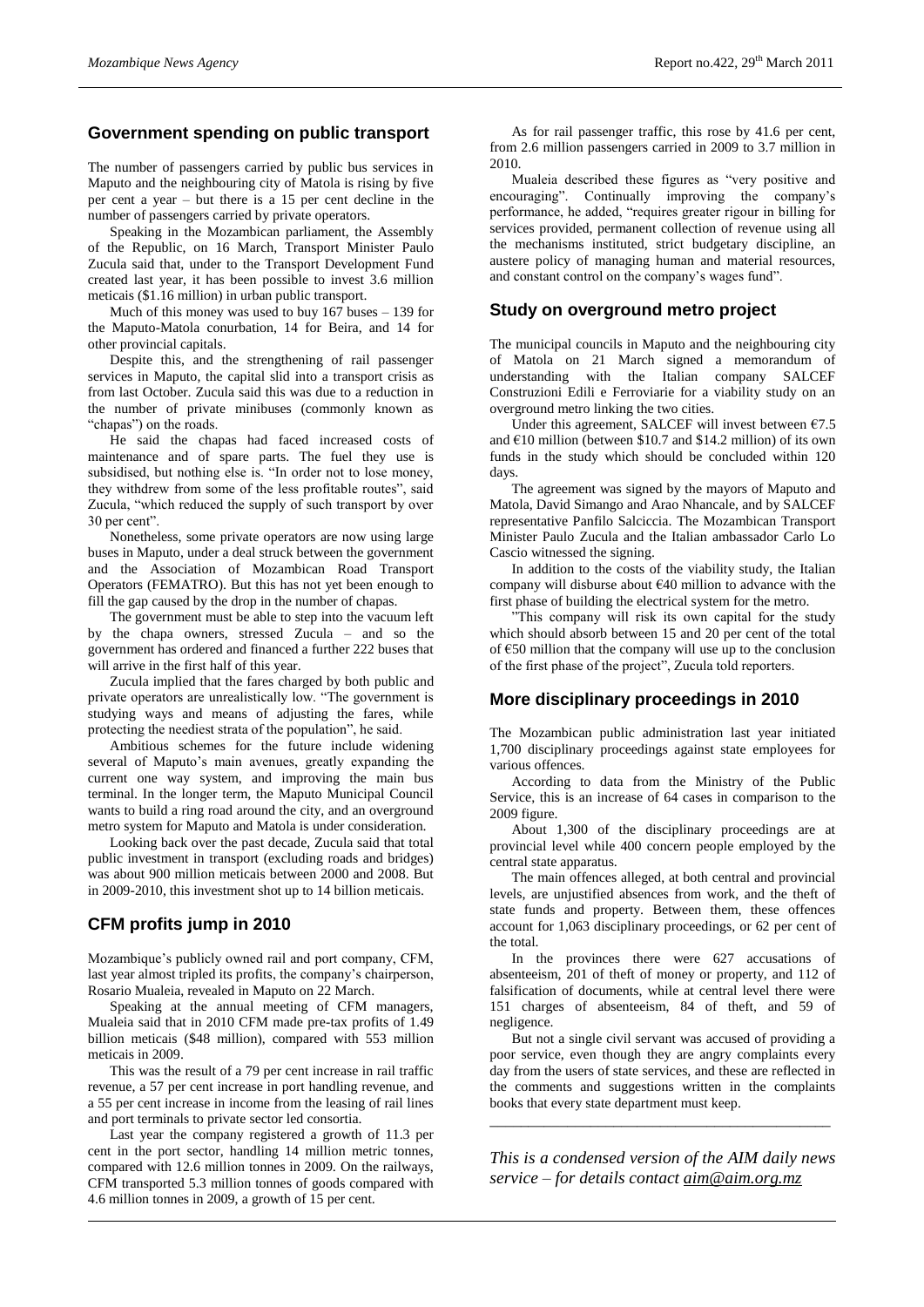#### **\$161 million for Education Strategic Plan**

The Mozambican Government's cooperation partners, including the World Bank, have promised to disburse \$161 million to fund the Education Strategic Plan for the period 2012-2016.

According to Education Minister Zeferino Martins, these funds have been mobilized under the Education for All Fast Track Initiative (FTI), as requested by Mozambique in 2010.

The Strategic Plan is being drawn up, and on 24 March the Education Ministry and its local and foreign partners met to analyse it at the 12th Annual Review Meeting in Maputo.

During the meeting, the Government and its partners recognized that quality education is a as pupils are failing to develop basic skills in reading, writing and arithmetic.

Zeferino Martins stated that the Ministry's operations should continually focus on curriculum reform, provision of school books and other teaching materials, development of an integrated teacher training system as well as the increased recruitment of trained teachers.

Meanwhile, the international partners, represented by Patrick Empey, Head of Cooperation at the Irish Embassy, said the new Strategic Plan is an excellent opportunity to define measures to improve pupils' results, so that Mozambique can achieve the Millennium Development Goals and Education for All.

"This is an opportune time to identify the results to be achieved in the coming years to ensure that Mozambican citizens are empowered professionally and contribute to the development of the country", said Empey

Civil society, represented by the Education or All Movement (MEPT), argued that the plan must be inclusive, creating strategies needed to meet the challenges imposed on education in Mozambique.

MEPT was established in 1999. It has more than 70 members, including non-government organizations, religious institutions and trade unions.

#### *Slight improvement in teacher-pupil ratio*

Despite all the problems involved in hiring new teachers, the teacher-pupil ratio in Mozambican first level primary education (EP1 - first to fifth grades) improved slightly last year.

According to the report presented on 24 March to the joint annual review meeting, the number of pupils per teacher in EP1 fell from 67 in 2009 to 65.8 in 2010. In 2008 the ratio had been one teacher per 71 pupils.

Despite this improvement, the figures are far from reaching the desired ratio of 30 pupils per teacher. And there are fears that this year the progress may be reversed, since the resources available to the Ministry of Education only allow it to recruit 8,000 new teachers for all levels of education (the average figure in recent years has been 12,000).

Faced with the huge budgetary deficit for hiring teachers, the donors have decided, as an exceptional measure, to provide \$4.3 million to pay wages to the 1,200 secondary and vocational teachers who should be recruited this year.

The joint report notes that several targets concerning girls' education were not met in 2010. Only 68.6 per cent of girls aged six entered primary school that year instead of the 79 per cent planned.

And the finishing rate for girls in second level primary education (EP2 - sixth and seventh grades) was a mere 42.8 per cent, rather than the already modest target of 46 per cent. This is slightly worse than the figure for 2009 (42.3 per cent), although considerably better than that for 2008 (34 per cent).

#### **IFAD to provide \$21 million for fishing**

The International Fund for Agricultural Development (IFAD) is to provide a loan of \$21 million to Mozambique to enhance artisanal fisheries and increase the income of poor rural households in fishing communities, under an agreement signed in Rome on 25 March by IFAD President Kanayo Nwanze, and the Mozambican representative Carla Mucavi.

According to IFAD "inshore waters in many coastal areas of Mozambique are becoming heavily overfished due to the widespread use of fishing techniques such as beach seines, and large weighted nets that can catch an entire school of fish. Catch sizes are falling, and return per unit of effort is starting to decline".

The purpose of the Artisanal Fisheries Promotion Project is to persuade fishermen to move away from the shore and to diversify their operations. The project, IFAD claims, "will both raise the incomes of poor fishing households and provide incentives to reduce fishing in inshore waters. It will also bring a sustainable increase in returns from fish sales for artisanal fishers and small market operators".

"Technical advances in catching, processing and marketing fresh fish will bring innovation and scaling-up throughout the whole fishing process – from boats and propulsion systems to fishing gear and post-catch processing, and particularly in the use of ice", added IFAD.

Under this project, a risk mitigation fund will be established to encourage private financial institutions to invest in artisanal fisheries. "Community-based savings and credit groups", IFAD says, "will be more professionally structured and linked with the formal financial sector, increasing fishermen's' access to credit".

According to IFAD that the project will directly benefit over 40,000 vulnerable rural households for whom fishing and fish products are the principal source of livelihood and often the only source of cash income, while a further 40,000 households will receive indirect benefits.

The project brings IFAD's total investment in Mozambican artisanal fishing to \$45 million. In total IFAD has invested \$196.2 million in Mozambique.

#### **EDM investing \$120 million a year**

Mozambique's publicly-owned electricity company, EDM, will invest \$120 million a year in expanding the national grid and improving the quality of the electricity supplied, according to the EDM chairperson, Manuel Cuambe.

Speaking to reporters in Maputo, during an interval in a meeting of top EDM managers drawing up a balance sheet of the company's activities in 2010, Cuambe said that, out of its own funds, EDM is investing \$60 million a year, "and on top of that comes support from the government and cooperation partners, bringing the total to around \$120 million a year".

In 2010 EDM connected 181,000 new clients to the grid, an increase of 10 per cent on the figure for 2009, and there are now 858,000 clients on the grid.

This year, EDM plans to connect between 140,000 and 150,000 new clients.

In 2010 seven district capitals were connected to the grid, namely Zumbo (in Tete province), Mocimboa da Praia (Cabo Delgado), and Sanga, Mechanhelas, Maua, Metarica and Marrupa (Niassa). So far in 2011 two more Cabo Delgado districts, Macomia and Mueda, have been connected.

There are now 96 district capitals electrified, compared with 87 at the end of 2009. "Our perspective is to continue connecting more district capitals so that, by 2014, all 128 district capitals are on the national grid", said Cuambe.